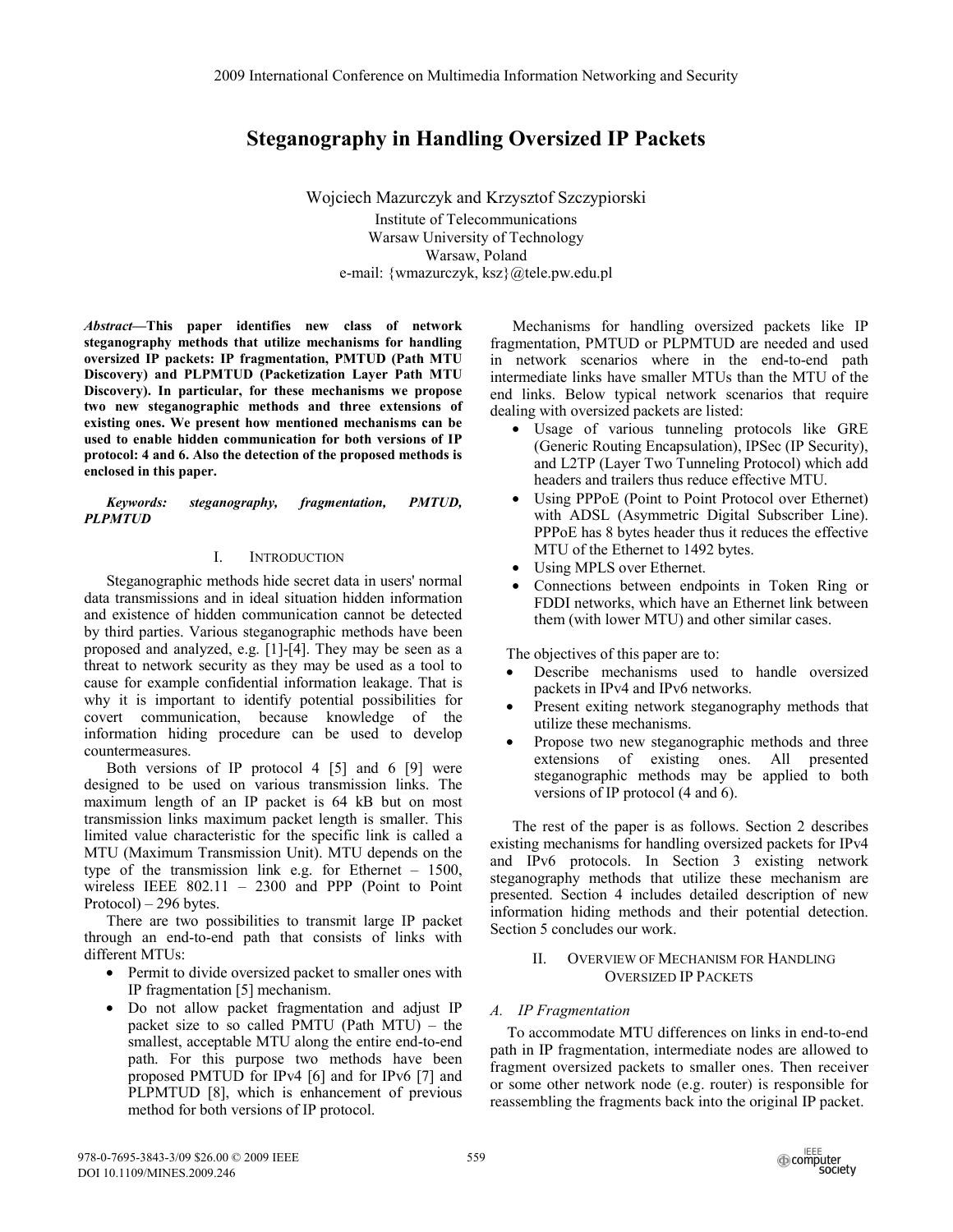IP fragmentation mechanism involves using the following fields of the IPv4 header: *Identification*, *Fragment Offset* fields, along with the MF (More Fragments) and DF (Don't fragment) flags. It also needs to adjust values in *Total Length* and *Header Checksum* fields for each fragment to represent correct values. The above header fields are used as follows:

- *Identification* (16 bits) is a value assigned by the sender to each IP packet to enable correct reassembling of the fragments (each fragment has the same *Identification* value).
- *Fragment Offset* (13 bits) indicates which part of the original packet fragment carries.
- *Flags* field (3 bits) contains control flags. Bit '0' is reserved and is always set to 0. Bit '1' is the DF flag – if set to 0 fragmentation can occur; if set to 1 fragmentation is not possible. Bit '2' is the MF flag – if set to 0 and *Fragment Offset* is different from 0, this denotes the presence of last fragment and if set to 1 more fragments are expected to be received.

Similar mechanism is used in version 6 of IP protocol, where *Fragment* extension header is used to perform fragmentation. What differs IPv6 from IPv4 fragmentation is that it may only be performed by the sender and reassembly process have to take place only in the receiver and not in some intermediate node.

TABLE I. IP FRAGMENTATION EXAMPLE

| <b>Original IP packet</b> |                   |                        |    |    |                           |  |
|---------------------------|-------------------|------------------------|----|----|---------------------------|--|
| <b>Sequence</b>           | <b>Identifier</b> | <b>Total</b><br>Length | DF | МF | Fragment<br><b>Offset</b> |  |
|                           | 345               | 5140                   |    |    |                           |  |

| <b>IP</b> Fragments |                   |                        |                 |          |                    |  |  |
|---------------------|-------------------|------------------------|-----------------|----------|--------------------|--|--|
| <b>Sequence</b>     | <b>Identifier</b> | <b>Total</b><br>Length | DF<br><b>MF</b> |          | Fragment<br>Offset |  |  |
| $0-0$               | 345               | 1500                   | 0               |          | 0                  |  |  |
| $0 - 1$             | 345               | 1500                   | $\theta$        |          | 185                |  |  |
| $0 - 2$             | 345               | 1500                   | $\theta$        |          | 370                |  |  |
| $0 - 3$             | 345               | 700                    | $\theta$        | $\theta$ | 555                |  |  |

The example of the IP packet fragmentation for IPv4 is presented in Tab. 1. Original packet which size is 5140 bytes is divided into four fragments of maximum 1500 bytes.

### *B. PMTUD (Path MTU Discovery)*

PMTUD was standardized for IPv4 and published in 1990, but it did not become widely deployed for the next few years. Currently PMTUD is implemented in major operating systems (Windows, Unix, Linux) – in 2002 about 80% - 90% of endpoints on the Internet were using it. As mentioned in the introduction this mechanism was developed to avoid fragmentation in the path between the endpoints. Similar to IPv4 PMTUD mechanism was also developed and standardized for IPv6 [7].

PMTUD is used to dynamically determine the lowest MTU along the end-to-end path between packets sender and receiver. Instead of fragmenting packet, an endpoint determines the largest possible size of the packet that can be sent to a specific destination. An endpoint establishes the correct packet size associated with a specific path by sending packets with different sizes. Packets used by PTMUD are called probe messages and they have DF flag set in the IP protocol header. Their size is initially set to the senders link MTU. While sender generates probes he/she responds to possible ICMP (Internet Control Message Protocol) error reports that indicate a low MTU is present along the connection path. Sender receives a notification informing what packet size will be suitable. The notifications are requested by setting the DF flag in outgoing packets. For IPv4 the notifications arrive as ICMP messages known as "Fragmentation required, and DF flag set" (ICMP type 3, code 4), for IPv6 it is "Packet too big" message from ICMPv6 protocol [10]. PMTUD is working continually during connection because the path between sender and receiver can changed (e.g. because of link failure).



The PMTUD example is illustrated in Fig. 1. Host A sends packet to host B which size is set to 1500 bytes (default Ethernet MTU). The packet will be transmitted with use of IPSec tunnel, which begins at first router. Because the next link MTU is also 1500 bytes and IPSec adds 54 bytes overhead then total packet size exceeds admissible MTU. Thus the packet is dropped and ICMP message is sent back to the host A with suitable MTU for the next link. Then host A retries sending the packet by reducing its size to 1442 bytes to meet the limit, so packet can successfully traverse through first router. However, the link after next router has MTU of 1000 bytes so the packet is once again dropped and ICMP message is sent in host A direction but it is filtered out by first router. After the timeout expires host A retransmits the packet and receives ICMP message which indicates necessity to decrease packet size to 942 bytes. This last MTU value is then used to successfully exchange data with host B.

It must be noted that there are security issues related with using PMTUD. In particular, sometimes network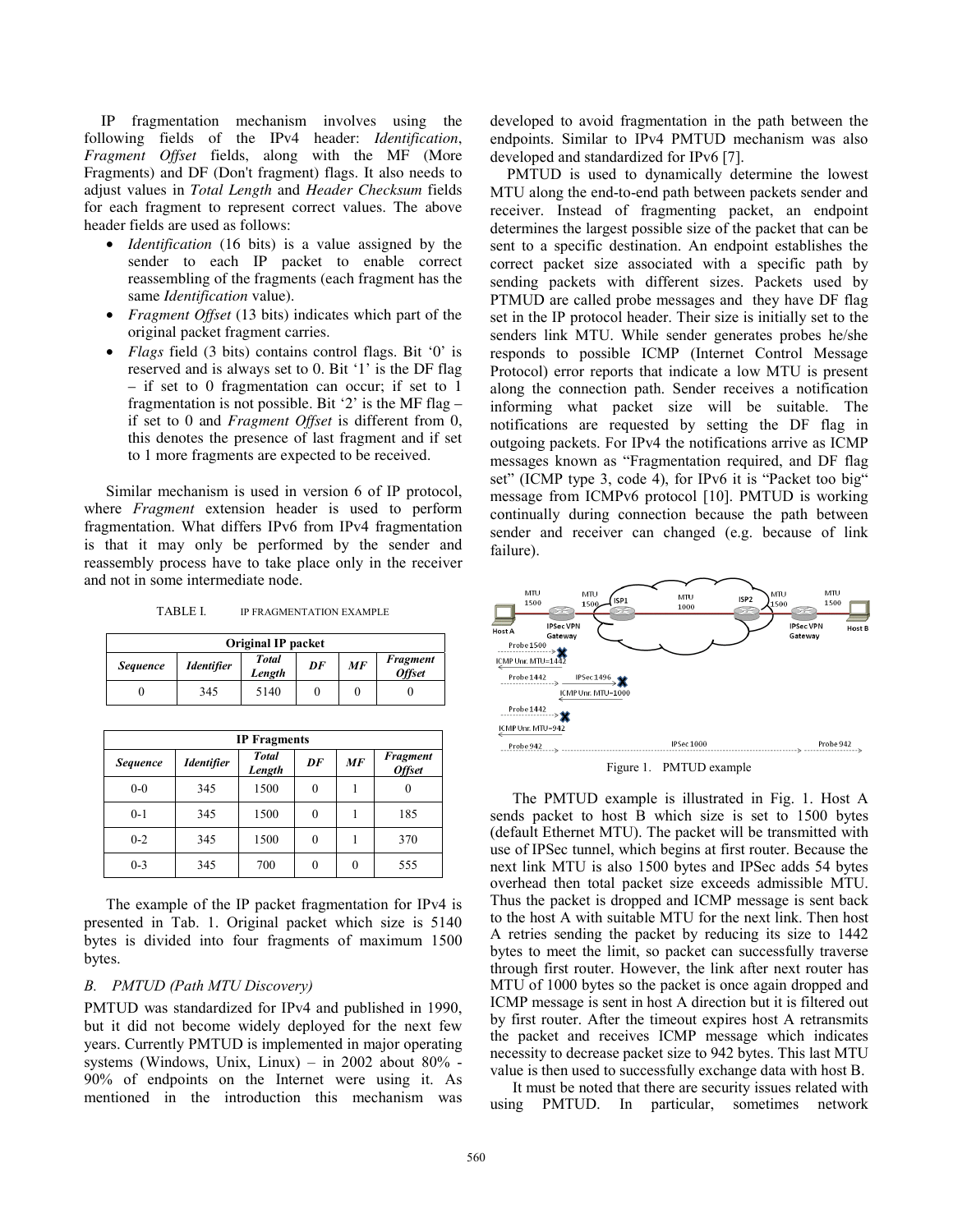administrators treat all ICMP traffic as dangerous and block it, disabling possibility of using path MTU discovery. Other potential issues for TCP protocol are described in [11].

### *C. PLPMTUD (Packetization Layer Path MTU Discovery)*

To alleviate issues related with using ICMP traffic for PMTUD described above, enhancement called PLPMTUD was developed and standardized [8]. What differs PLPMTUD from PMTUD is that receiving probes messages are validated at the transport layer. It does not rely on ICMP or other messages from the network, instead it learns about correct MTU by starting with packets which size is relatively small and when they get through with progressively larger ones. In particular, PLPMTUD uses a searching technique to determine optimal PMTU. Each probe narrows the MTU search range. It may raise the lower limit on a successful probe receipt or lower the upper limit if probe fails. The isolated loss of a probe message is treated as an indication of an MTU limit and transport layer protocol is permitted to retransmit any missing data.

#### III. RELATED WORK

To authors best knowledge, there are no steganographic methods proposed for PMTUD and PLPMTUD mechanisms.

For IPv4 there are few existing methods that utilize IP fragmentation mechanism and fields in IP header related to it. Rowland [1] proposed multiplying each byte of the hidden data by 256 and inserts it directly into *Identification* header field. Cauich et al. [14] described how to use *Identification* and *Fragment Offset* fields to carry hidden data between intermediate nodes but under condition that the packet is not fragmented. Additionally, in selected packet reserved flag is used to mark packet so that the receiver can distinguish between real and covert fragments. Murdoch et al. [4] proposed transmitting hidden information by modulating the size of the fragments to match the hidden data inserted into *Fragment Offset* field. Ahsan and Kundur [12] proposed steganographic method that use IP fragmentation fields. It utilizes high eight bits of the *Identification* to transmit covert data and the low eight bits are generated randomly. The same authors in [13] described a method that uses DF flag as a covert data carrier. If the sender knows the correct MTU for the end-to-end path to the receiver and issues packets which size is less than MTU then DF can be set to arbitrary values.

For IPv6 protocol Lucena et al. [15] identified four network steganographic methods based on *Fragment* header extension. Two methods use reserved fields to carry steganogram and one next header field. Fourth steganographic method is based on fake fragments insertion. In this case all fields of the fragment header may be used for covert communication. To avoid having inserted fragment included in the reassembly process of the original IP packet, authors propose two solutions: first is based on inserting an invalid value in *Identification* field in *Fragment extension* header, thus the receiver will drop such fragment, second – inserting overlapping *Fragment Offset* value that causes data to be overwritten during reassembly. Fake fragments carry hidden data only in certain header fields.

## IV. PROPOSED METHODS: COMMUNICATION SCENARIOS, FUNCTIONING AND DETECTION

Every steganographic method should be analyzed in terms of steganographic bandwidth and risk of hidden communication disclosure. Steganographic bandwidth may be expressed by means of RBR (Raw Bit Rate), which is defined as a total number of steganogram bits transmitted during one time unit [bit/s] or equivalently by PRBR (Packet Raw Bit Rate) which is defined as a total number of steganogram bits transmitted in single packet used during the hidden communication process [bit/packet]. Some steganographic methods are trivial to detect (e.g. those which simply modifies header fields) but for others the steganalysis may be harder to perform. Thus, for each proposed steganographic solution potential detection methods must be analyzed.



In general, there are four communication scenarios possible for network steganographic exchange. The first scenario (1) in Fig. 2, is most common: the sender, who is also a Steganogram Sender (SS) and the receiver, who is also a Steganogram Receiver (SR) establish a connection while simultaneously exchanging steganograms. In the next three scenarios (marked 2-4 in Fig. 2) only a part of the end-to-end path is used for hidden communication as a result of actions undertaken by intermediate nodes; the sender and/or receiver are, in principle, unaware of the steganographic data exchange.

Hidden communication scenarios presented above differ in steganalysis, in particular, the scenario 4 is harder to detect, because the network node which analyses traffic for hidden communication called warden [16] is usually placed at the edge of source or destination endpoints (sub)network.

#### *A. IP fragmentation*

For IP fragmentation mechanism we propose new steganographic method (F1) and two enhancement of the previously proposed ones (F2 and F3).

Each of presented methods may be utilized for IPv4 and IPv6 protocols for each scenario from Fig. 2. However, for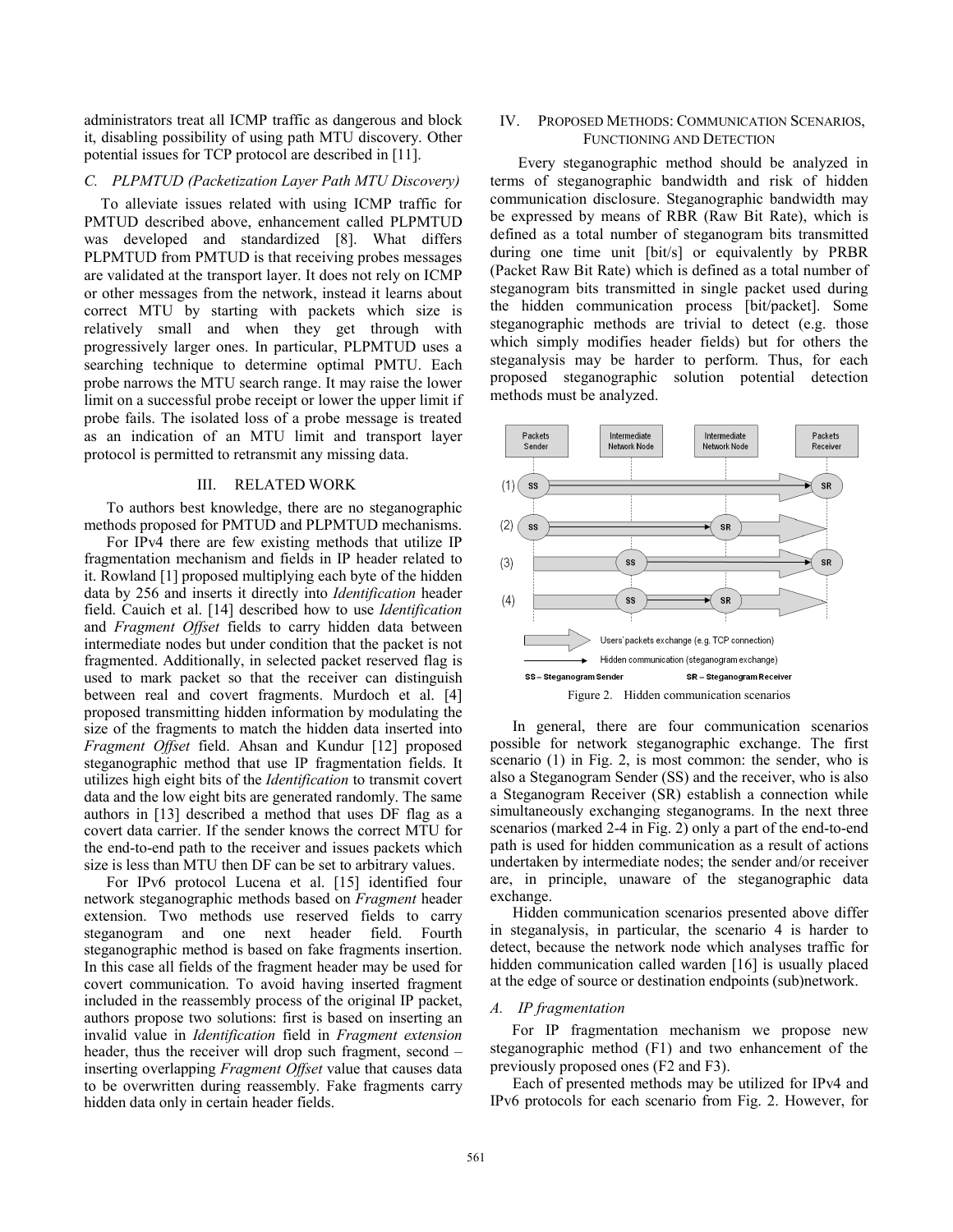IPv4 fragmentation, fragments reassembly may be performed by intermediate nodes as well as by the sender and/or receiver. This may limit the steganogram exchange only to the fragmenting and assembling nodes. For IPv6 there is no such limitation.

#### *Steganographic method F1*

In this method SS (Steganogram Sender) must be the source of the fragmentation. SS inserts single bit of hidden data by dividing original IP packet into the predefined number of fragments. For example, if the number of fragments is even then it means that binary "0" is transmitted and in other case binary "1". After reception of the fragments SR uses the number of the fragments of each received IP packet to determine what hidden data was sent.

Potential steganographic bandwidth for this method is PRBR = 1 bit/packet.

Detection of this method may be hard to perform. Statistical steganalysis based on number of fragments can be performed to detect irregularities in number of the fragments. The best method to make hidden communication unavailable is to reassembly original IP packet in the intermediate node responsible for detecting steganographic communication (warden [16]), then refragment it randomly and send to the receiver.

#### *Steganographic method F2*

The main idea of this method is to divide a packet into fragments and insert hidden information by modulating the values that are inserted into *Fragment Offset* field. As mentioned in Section 3, Murdoch et al. [4] proposed inserting steganogram directly into *Fragment Offset* field and modulate the size of the fragment to match this value. Such approach can cause high irregularities in fragments sizes which may be easily detected. We propose enhancement of this method which has lower steganographic bandwidth but is harder to detect.

F2 method works as follows. SS must be the source of the fragmentation. SS inserts single bit of hidden data by intentionally modulating the size of each fragment of the original packet in order to obtain fixed values in *Fragment Offset* field. For example, even offset means transmitting binary "1", odd offset – binary "0". "Steganographic" fragmentation of the exemplary IP packet which was introduced in Tab. 1 is presented in Tab. 2. After successful reception of the fragments SR extracts hidden data based on the values from *Fragment Offset* field.

Steganographic bandwidth for this method is  $PRBR = N_F$ *- 1* [bit/packet], where *NF* denotes number of packet fragments.

Steganalysis in case of F2 is harder than in case of method proposed by Murdoch, but hidden communication still can be uncovered, because usually all the fragments except last one have equal sizes (see Tab. 1). Thus, if there are any irregularities in fragments sizes, then steganographic communication may be uncovered.

However, this method may be further improved, so the detection is more difficult to perform. We may influence the size of the fragments in such a manner that all fragments except last one would have the same length and the value in *Fragment Offset* field in last fragment is modulated to achieve even or odd value. In this case the hidden communication may not be detected at all. The best method to make the hidden communication unavailable is the same as in case of method F1.

| TABLE II. | F2 STEGANOGRAPHIC METHOD EXAMPLE |  |
|-----------|----------------------------------|--|
|           |                                  |  |

|         | <b>IP</b> Fragments |                        |          |           |                           |                       |  |  |  |
|---------|---------------------|------------------------|----------|-----------|---------------------------|-----------------------|--|--|--|
| Seq.    | <b>Identifier</b>   | <b>Total</b><br>Length | DF       | <b>MF</b> | Fragment<br><b>Offset</b> | <b>Hidden</b><br>data |  |  |  |
| $0-0$   | 345                 | 1300                   | $\theta$ |           | $\theta$                  |                       |  |  |  |
| $0 - 1$ | 345                 | 1340                   | $\theta$ |           | 160                       |                       |  |  |  |
| $0 - 2$ | 345                 | 1340                   | $\theta$ |           | 325                       | $\theta$              |  |  |  |
| $0 - 3$ | 345                 | 1220                   | $\theta$ | $\theta$  | 490                       |                       |  |  |  |

Steganographic bandwidth for this improved method will be lower than for above method and will be equal  $PRBR = 1 \text{ bit/packet}.$ 

#### *Steganographic method F3*

Proposed method is enhancement of Lucena et al. [15] work for IPv6 fragmentation where they proposed to generate fake fragments. As mentioned in Section 3 two solutions to distinguish fake fragments from the legitimate were presented – first is based on inserting an invalid value in *Identification* field in *Fragment extension* header, second – inserting overlapping *Fragment Offset* value that causes data to be overwritten during reassembly. Fake fragments carry hidden data only in certain header fields. However, described methods may be easy to uncover because the warden can monitor all the fragments sent and determine potential anomalies like overlapping offsets or single, unrelated fragments. Our proposition is to use legitimate fragment with steganogram inserted into payload for higher steganographic bandwidth and harder detection.

F3 method works as follows. SS must be the source of the fragmentation. SS while dividing the packet, inserts steganogram instead of inserting user data into the payload of selected fragment. The problem with such approach is to properly mark fragments used for hidden communication so the receiver can extract it in a way that will not interfere with reassembly process. We propose the following procedure to make the selected fragments distinguishable from others yet hard to detect. Let us assume that sender and receiver share secret Steg-Key (*SK*). For each fragment chosen for steganographic communication the following hash function (*H*) is used to calculate Identifying Sequence (*IS*):

 $IS = H(SK \parallel Fragment\;Offset \parallel Identification)$  (1)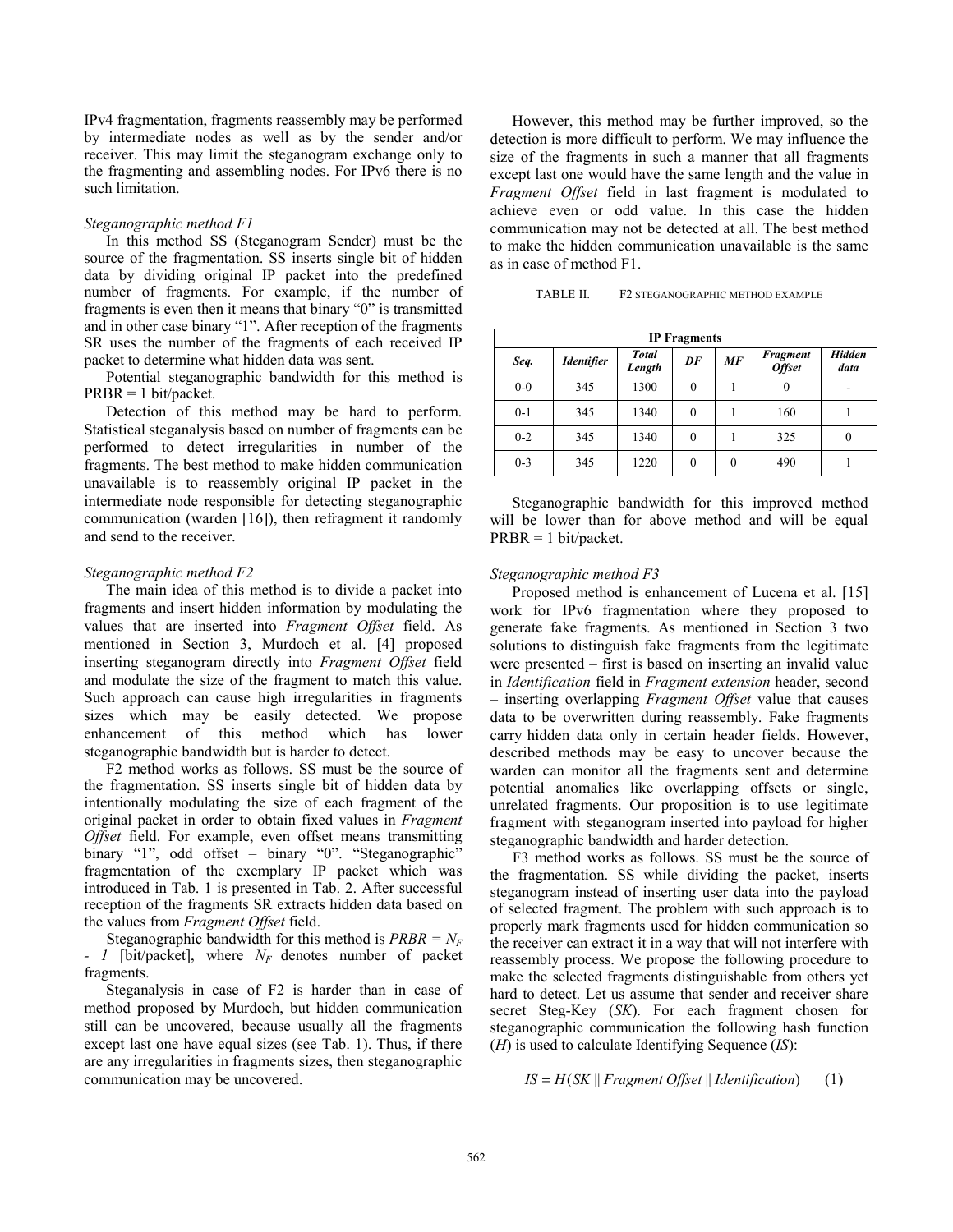where *Fragment Offset* and *Identification* denote values from these IP fragment header fields and || bits concatenation function. For every fragment used for hidden communications the resulting *IS* will have different value due to the changing values in *Fragment Offset*. All *IS* bits or only selected ones are distributed across payload field in predefined manner. Thus, for each fragment the receiver based on *SK* and values from the IP header can calculate appropriate *IS* and checks if it contains steganogram or user data. If the verification is successful then the rest of the payload is considered as hidden data and extracted. Then SR does not utilize this fragment in reassembly process of original IP packet.

Steganographic bandwidth for this method may be expressed as

$$
PRBR = N_F \cdot F_S \quad [bits / packet] \tag{2}
$$

where  $N_F$  denotes number of fragments and  $F_S$  the size of the fragment payload.

Method F3 is hard to detect because legitimate fragments are used as hidden data carriers. The best method to make the hidden communication unavailable is the same as in case of methods F1 and F2.

#### *B. PMTUD*

The main idea for exchanging hidden data with PMTUD is simple – it involves sender to utilize probe messages to carry steganogram and invoke sending intentional fake ICMP messages by receiver. Detailed hidden information procedure is suitable for both IPv4 and IPv6 and is possible for all scenarios from Fig. 2.

Proposed steganographic method works as follows. SS knows from previous interactions with SR what the correct MTU for their communication path is. When SS wants to send steganogram then it sends a probe message that contains steganogram inserted into packet payload. The size of the packet is set to the maximum MTU allowed for path between SS and SR, thus SS is certain that this packet will reach the receiver.

To make the selected packet for steganographic purposes distinguishable from other yet hard to detect we propose similar procedure as it was presented for IP fragmentation mechanism. If we assume that sender and receiver share secret Steg-Key (*SK*), then for each packet chosen for hidden communication a hash function (*H*) is used to calculate Identifying Sequence (*IS*):

$$
IS = H(SK \parallel Identification \parallel CB)
$$
 (3)

where *Identification* denotes values from that IP header field, *CB* is *Control Bit* and || is bits concatenation function. *Control Bit* is used to inform the receiver whether it should sent more fake ICMP messages or not (*CB=1* send more ICMP, *CB=0* do not send more ICMP). For every IP packet used for hidden communications the resulting *IS* will be different due to the changing values from *Identification* field. All *IS* bits or only selected ones are distributed across payload field in predefined manner.

After a probe message reaches the receiver, he/she calculates two *IS*s (one for *CB=1,* second for *CB=0*) based on *SK* and value from the IP header and checks if it contains steganogram or user data. When steganogram is detected it is extracted from the packet payload. If *IS* calculation indicates that *CB=1* then receiver intentionally send ICMP message that indicate that the MTU of the path must be decreased and thus sender is obligated to send smaller probe message (which will also contain steganogram). In fake ICMP message source IP address must be spoofed to avoid trivial detection. In the payload of ICMP message IP header of the original packet and 64 bits of original data are present. Receiver must mark ICMP message to allow sender to distinguish real ICMP from fake one. To achieve this we propose to modify the TTL (Time To Live) field of the original IP packet header from the ICMP payload and change the *Total Length* and *Header Checksum* values accordingly. TTL is the only field in IP header (if IP fragmentation is not used) which may be modified during traversing the network. Thus comparing original packet sent with returned in ICMP message will not result in easy hidden communication detection. There are many possibilities of TTL modifications and, in particular, they include setting TTL to prearranged value or to even/odd one. Functioning of the described above steganographic method is also illustrated in Fig. 3. In this example, during the PMTUD exchange, about 3 kB of steganogram was sent from SS to SR.



Figure 3. PMTUD steganographic method example

For proposed method steganographic bandwidth can be expressed with as:

$$
RBR_{PMTUD} = \frac{\sum_{i=1}^{n} P_{n}}{T} \quad [bits/s]
$$
 (4)

where *n* denotes number of probes sent from sender to receiver,  $P_n$  probe payload size and  $T$  connection duration.

During PMTUD exchange all probes messages may be used for steganographic purposes but in this case detection may be easier to perform. Because it is assumed that the earlier probes failed to reach the receiver, next ones should carry fragment of the same data. Thus, comparing each probe message sent with the first one issued may be used to